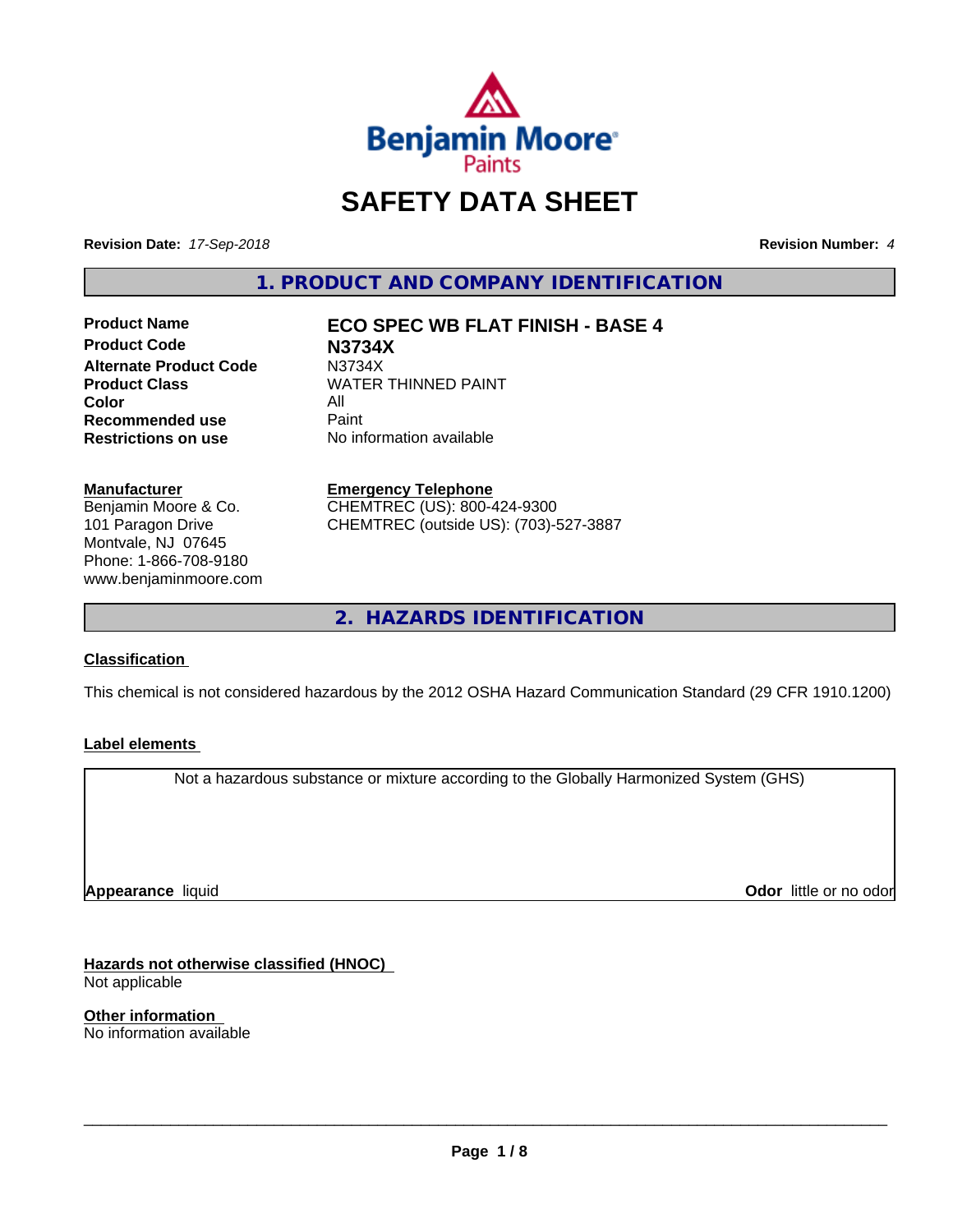# **3. COMPOSITION INFORMATION ON COMPONENTS**

| <b>Chemical name</b>    | CAS No.<br>∽^                         | <br>$\overline{\phantom{a}}$<br>Weight-% |
|-------------------------|---------------------------------------|------------------------------------------|
| Nepheline svenite       | 244-96-5<br>---                       | ~                                        |
| -<br>Diatomaceous earth | $\sim$<br>1700<br>$-25 -$<br>ັບບ<br>w |                                          |

|                                                  | 4. FIRST AID MEASURES                                                                                    |
|--------------------------------------------------|----------------------------------------------------------------------------------------------------------|
| <b>General Advice</b>                            | No hazards which require special first aid measures.                                                     |
| <b>Eye Contact</b>                               | Rinse thoroughly with plenty of water for at least 15 minutes and consult a<br>physician.                |
| <b>Skin Contact</b>                              | Wash off immediately with soap and plenty of water while removing all<br>contaminated clothes and shoes. |
| <b>Inhalation</b>                                | Move to fresh air. If symptoms persist, call a physician.                                                |
| Ingestion                                        | Clean mouth with water and afterwards drink plenty of water. Consult a physician<br>if necessary.        |
| <b>Most Important</b><br><b>Symptoms/Effects</b> | None known.                                                                                              |
| <b>Notes To Physician</b>                        | Treat symptomatically.                                                                                   |

**5. FIRE-FIGHTING MEASURES**

| <b>Suitable Extinguishing Media</b>                                              | Use extinguishing measures that are appropriate to local<br>circumstances and the surrounding environment.                                   |
|----------------------------------------------------------------------------------|----------------------------------------------------------------------------------------------------------------------------------------------|
| <b>Protective Equipment And Precautions For</b><br><b>Firefighters</b>           | As in any fire, wear self-contained breathing apparatus<br>pressure-demand, MSHA/NIOSH (approved or equivalent)<br>and full protective gear. |
| <b>Specific Hazards Arising From The Chemical</b>                                | Closed containers may rupture if exposed to fire or<br>extreme heat.                                                                         |
| <b>Sensitivity To Mechanical Impact</b>                                          | No.                                                                                                                                          |
| <b>Sensitivity To Static Discharge</b>                                           | No.                                                                                                                                          |
| <b>Flash Point Data</b><br>Flash Point (°F)<br>Flash Point (°C)<br><b>Method</b> | Not applicable<br>Not applicable<br>Not applicable                                                                                           |
| <b>Flammability Limits In Air</b>                                                |                                                                                                                                              |
| Lower flammability limit:<br><b>Upper flammability limit:</b>                    | Not applicable<br>Not applicable                                                                                                             |
|                                                                                  |                                                                                                                                              |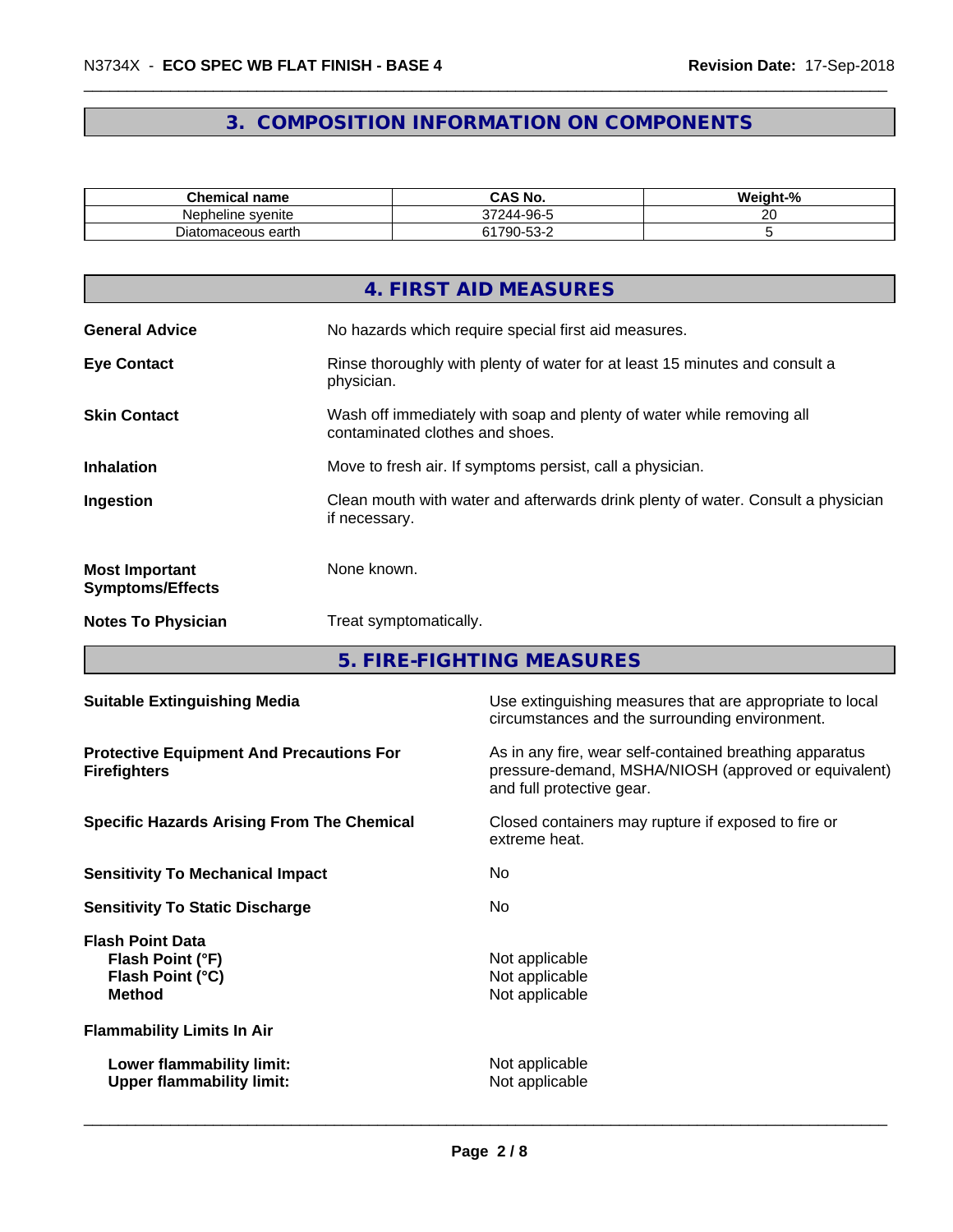| <b>NFPA</b><br><b>Instability: 0</b><br><b>Special: Not Applicable</b><br><b>Flammability: 0</b><br>Health: 1 |
|---------------------------------------------------------------------------------------------------------------|
|---------------------------------------------------------------------------------------------------------------|

#### **NFPA Legend**

- 0 Not Hazardous
- 1 Slightly
- 2 Moderate
- 3 High
- 4 Severe

*The ratings assigned are only suggested ratings, the contractor/employer has ultimate responsibilities for NFPA ratings where this system is used.*

*Additional information regarding the NFPA rating system is available from the National Fire Protection Agency (NFPA) at www.nfpa.org.*

#### **6. ACCIDENTAL RELEASE MEASURES**

| <b>Personal Precautions</b>                                                                                                            | Avoid contact with skin, eyes and clothing. Ensure adequate ventilation.                                                                                                         |  |
|----------------------------------------------------------------------------------------------------------------------------------------|----------------------------------------------------------------------------------------------------------------------------------------------------------------------------------|--|
| <b>Other Information</b>                                                                                                               | Prevent further leakage or spillage if safe to do so.                                                                                                                            |  |
| <b>Environmental precautions</b>                                                                                                       | See Section 12 for additional Ecological Information.                                                                                                                            |  |
| Soak up with inert absorbent material. Sweep up and shovel into suitable<br><b>Methods for Cleaning Up</b><br>containers for disposal. |                                                                                                                                                                                  |  |
|                                                                                                                                        | 7. HANDLING AND STORAGE                                                                                                                                                          |  |
| Handling                                                                                                                               | Avoid contact with skin, eyes and clothing. Avoid breathing vapors, spray mists or<br>sanding dust. In case of insufficient ventilation, wear suitable respiratory<br>equipment. |  |
| <b>Storage</b>                                                                                                                         | Keep container tightly closed. Keep out of the reach of children.                                                                                                                |  |
| <b>Incompatible Materials</b>                                                                                                          | No information available                                                                                                                                                         |  |

# **8. EXPOSURE CONTROLS/PERSONAL PROTECTION**

#### **Exposure Limits**

| <b>Chemical name</b>   | <b>ACGIH TLV</b> | <b>OSHA PFI</b><br>730A<br>--                |
|------------------------|------------------|----------------------------------------------|
| maceous earth<br>שatom | N/E              |                                              |
|                        |                  | ററ<br>TWA<br>) mppcf<br>ZΨ<br>. <b>. .</b> . |

#### **Legend**

ACGIH - American Conference of Governmental Industrial Hygienists Exposure Limits OSHA - Occupational Safety & Health Administration Exposure Limits N/E - Not Established

**Engineering Measures** Ensure adequate ventilation, especially in confined areas.

 $\overline{\phantom{a}}$  ,  $\overline{\phantom{a}}$  ,  $\overline{\phantom{a}}$  ,  $\overline{\phantom{a}}$  ,  $\overline{\phantom{a}}$  ,  $\overline{\phantom{a}}$  ,  $\overline{\phantom{a}}$  ,  $\overline{\phantom{a}}$  ,  $\overline{\phantom{a}}$  ,  $\overline{\phantom{a}}$  ,  $\overline{\phantom{a}}$  ,  $\overline{\phantom{a}}$  ,  $\overline{\phantom{a}}$  ,  $\overline{\phantom{a}}$  ,  $\overline{\phantom{a}}$  ,  $\overline{\phantom{a}}$ 

# **Personal Protective Equipment**

**Eye/Face Protection** Safety glasses with side-shields.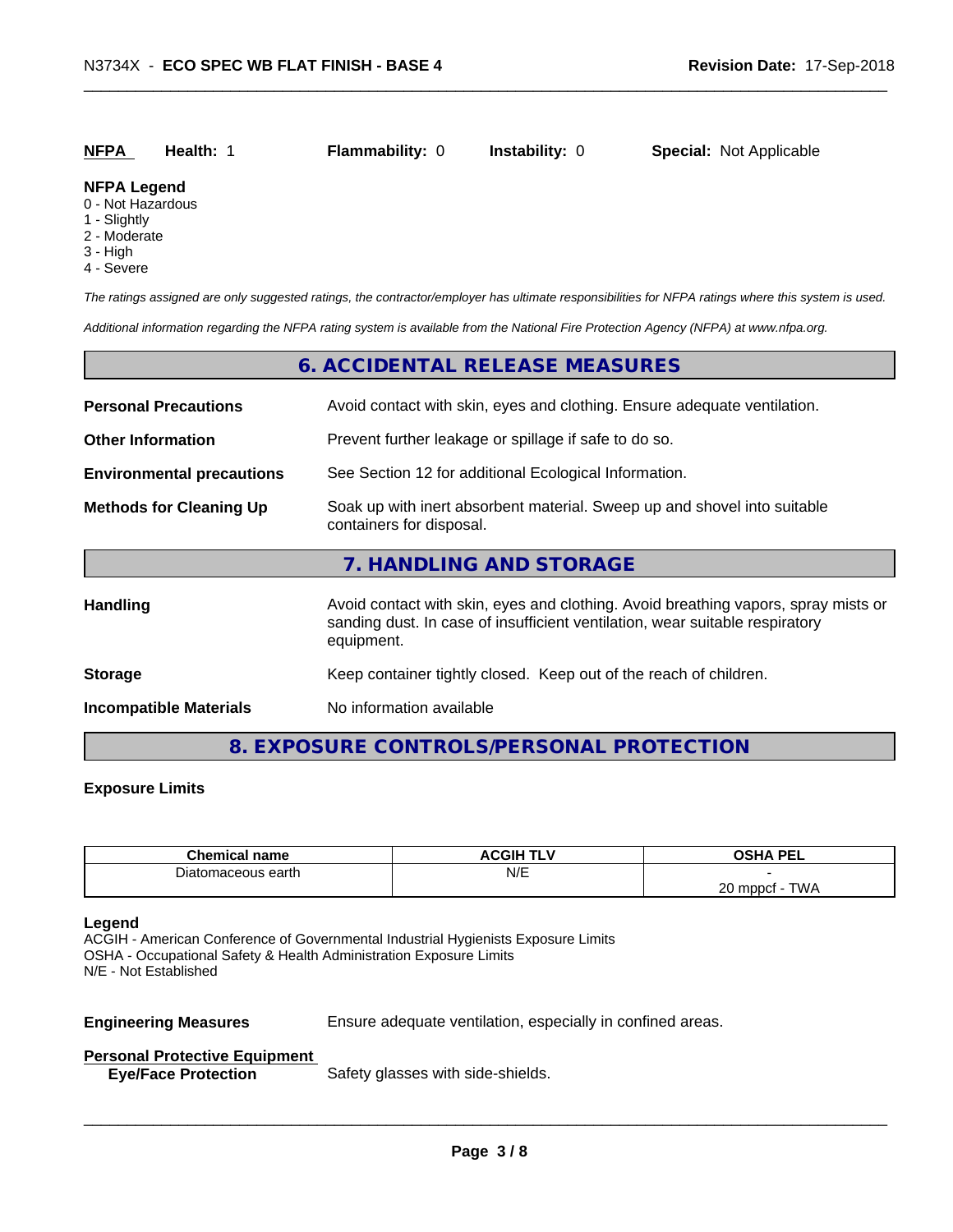| <b>Skin Protection</b>        | Protective gloves and impervious clothing.                                                                                          |
|-------------------------------|-------------------------------------------------------------------------------------------------------------------------------------|
| <b>Respiratory Protection</b> | In case of insufficient ventilation wear suitable respiratory equipment.                                                            |
| <b>Hygiene Measures</b>       | Avoid contact with skin, eyes and clothing. Remove and wash contaminated<br>clothing before re-use. Wash thoroughly after handling. |

# **9. PHYSICAL AND CHEMICAL PROPERTIES**

**Appearance** liquid **odor** liquid **odor** little c **Odor Odor** little or no odor<br> **Odor Threshold Containery of the Containery of the Containery of the Containery of the Containery of the Containery of the Containery of the Containery of the Containery of the Container Density (lbs/gal)** 9.6 - 10.0 **Specific Gravity** 1.15 - 1.20 **pH** No information available **Viscosity (cps)** No information available **Solubility(ies)**<br> **Solubility**<br> **Water solubility**<br> **Water solubility Evaporation Rate No information available No information available Vapor pressure @20 °C (kPa)** No information available **Vapor density No information available No** information available **Wt. % Solids** 45 - 55 **Vol. % Solids** 35 - 45 **Wt. % Volatiles Vol. % Volatiles** 55 - 65 **VOC Regulatory Limit (g/L)** 0 **Boiling Point (°F)** 212 **Boiling Point (°C)** 100 **Freezing Point (°F)** 32 **Freezing Point (°C)**<br> **Flash Point (°F)**<br> **Flash Point (°F)**<br> **Point (°F) Flash Point (°F)**<br> **Flash Point (°C)**<br> **Flash Point (°C)**<br> **C Flash Point (°C) Method** Not applicable **Flammability (solid, gas)** Not applicable Not applicable<br>
Upper flammability limit:<br>
Upper flammability limit: **Upper flammability limit: Lower flammability limit:**<br> **Autoignition Temperature (°F)** Not applicable havailable available **Autoignition Temperature (°F) Autoignition Temperature (°C)** No information available **Decomposition Temperature (°F)** No information available **Decomposition Temperature (°C)** No information available **Partition coefficient Contract Community No information available** 

**No information available No information available** 

# **10. STABILITY AND REACTIVITY**

| <b>Reactivity</b>                       | Not Applicable                           |
|-----------------------------------------|------------------------------------------|
| <b>Chemical Stability</b>               | Stable under normal conditions.          |
| <b>Conditions to avoid</b>              | Prevent from freezing.                   |
| <b>Incompatible Materials</b>           | No materials to be especially mentioned. |
| <b>Hazardous Decomposition Products</b> | None under normal use.                   |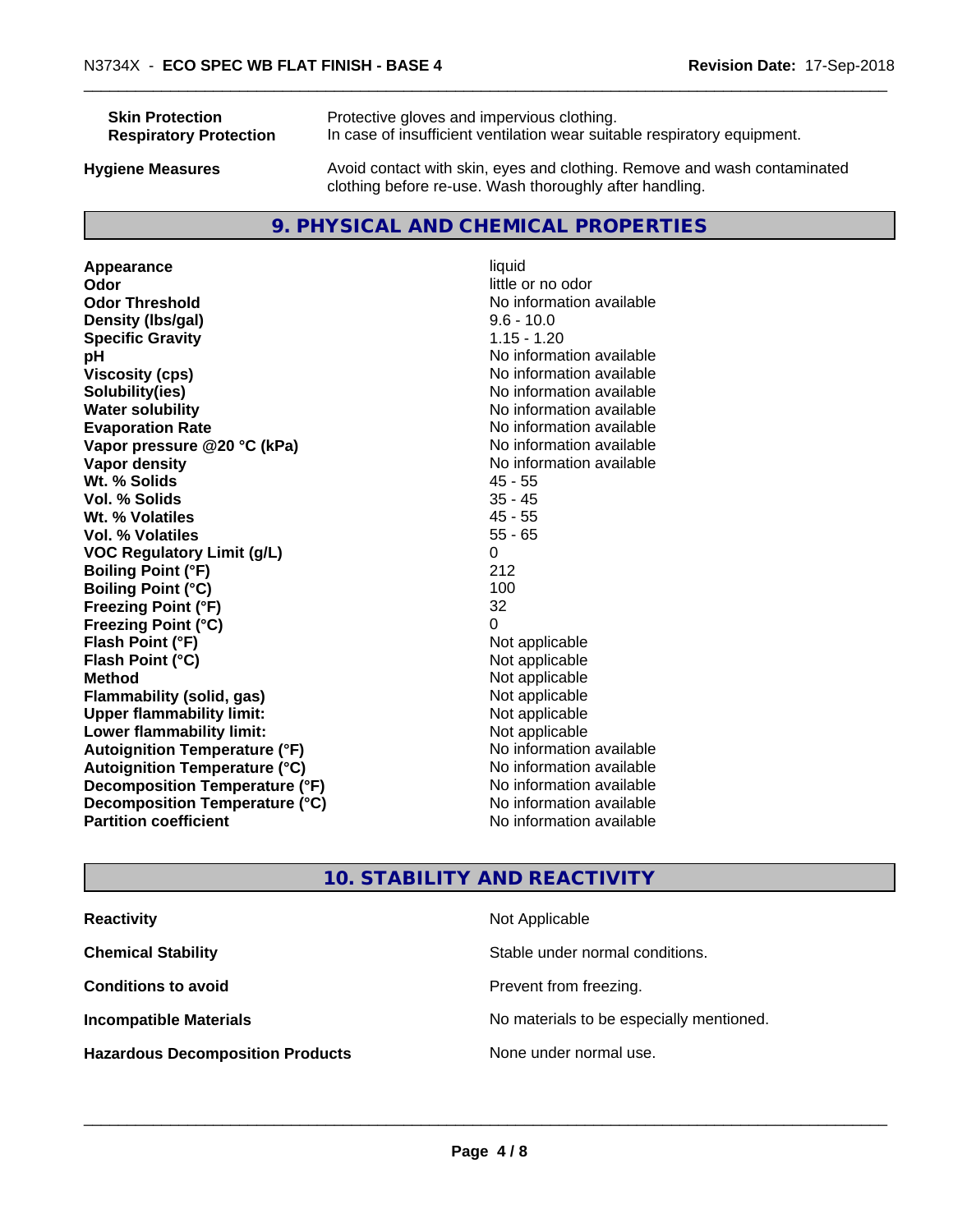**Numerical measures of toxicity**

#### **Component Information**

#### **Carcinogenicity**

*There are no known carcinogenic chemicals in this product above reportable levels.*

**12. ECOLOGICAL INFORMATION**

#### **Ecotoxicity Effects**

The environmental impact of this product has not been fully investigated.

#### **Product Information**

#### **Acute Toxicity to Fish**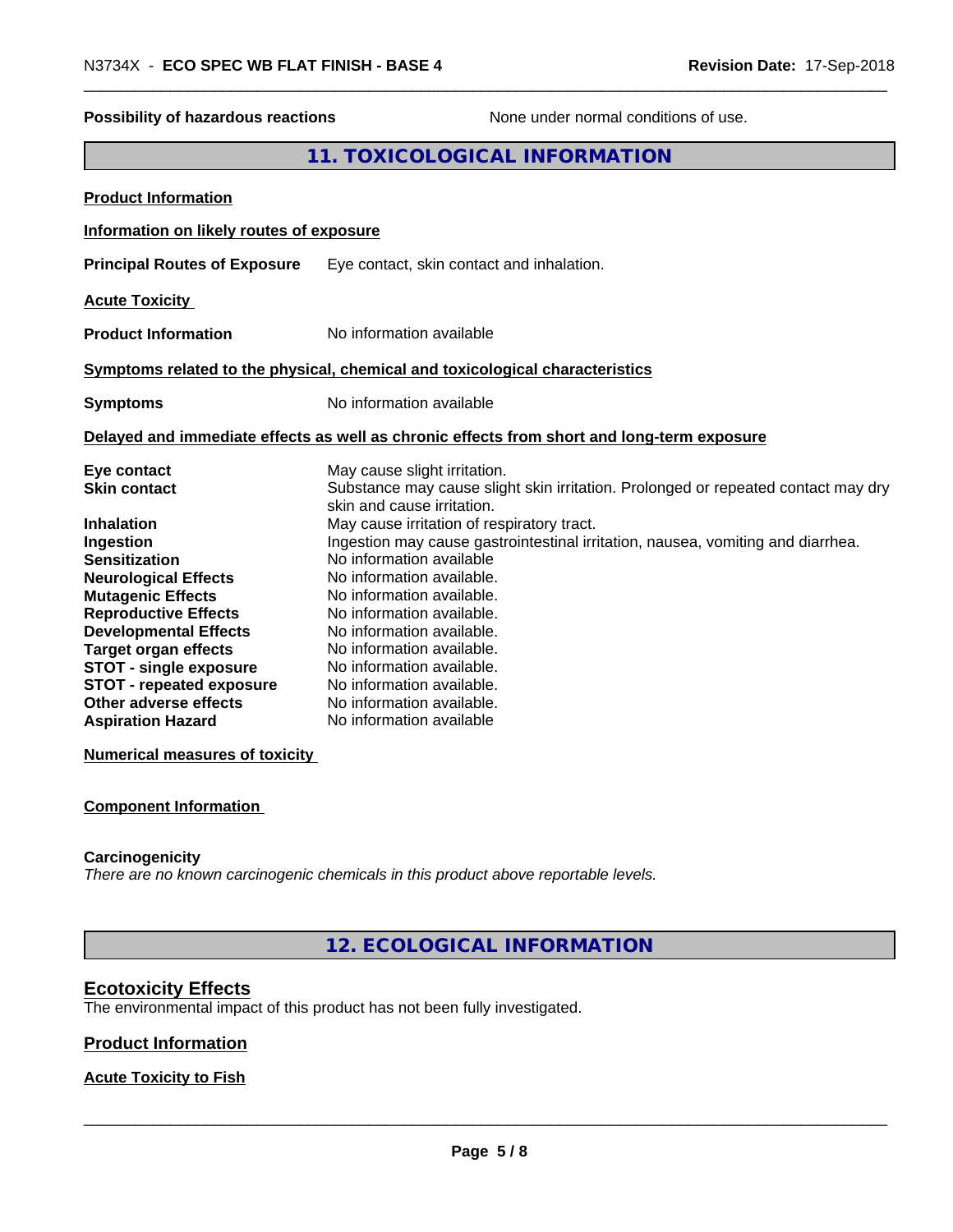#### No information available

#### **Acute Toxicity to Aquatic Invertebrates**

No information available

#### **Acute Toxicity to Aquatic Plants**

No information available

#### **Persistence / Degradability**

No information available.

#### **Bioaccumulation**

No information available.

#### **Mobility in Environmental Media**

No information available.

#### **Ozone**

No information available

#### **Component Information**

#### **Acute Toxicity to Fish**

No information available

#### **Acute Toxicity to Aquatic Invertebrates**

No information available

#### **Acute Toxicity to Aquatic Plants**

No information available

|                                  | 13. DISPOSAL CONSIDERATIONS                                                                                                                                                                                               |  |
|----------------------------------|---------------------------------------------------------------------------------------------------------------------------------------------------------------------------------------------------------------------------|--|
| <b>Waste Disposal Method</b>     | Dispose of in accordance with federal, state, and local regulations. Local<br>requirements may vary, consult your sanitation department or state-designated<br>environmental protection agency for more disposal options. |  |
|                                  | 14. TRANSPORT INFORMATION                                                                                                                                                                                                 |  |
| <b>DOT</b>                       | Not regulated                                                                                                                                                                                                             |  |
| <b>ICAO/IATA</b>                 | Not regulated                                                                                                                                                                                                             |  |
| <b>IMDG / IMO</b>                | Not regulated                                                                                                                                                                                                             |  |
|                                  | <b>15. REGULATORY INFORMATION</b>                                                                                                                                                                                         |  |
| <b>International Inventories</b> |                                                                                                                                                                                                                           |  |
| <b>TSCA: United States</b>       | Yes - All components are listed or exempt.                                                                                                                                                                                |  |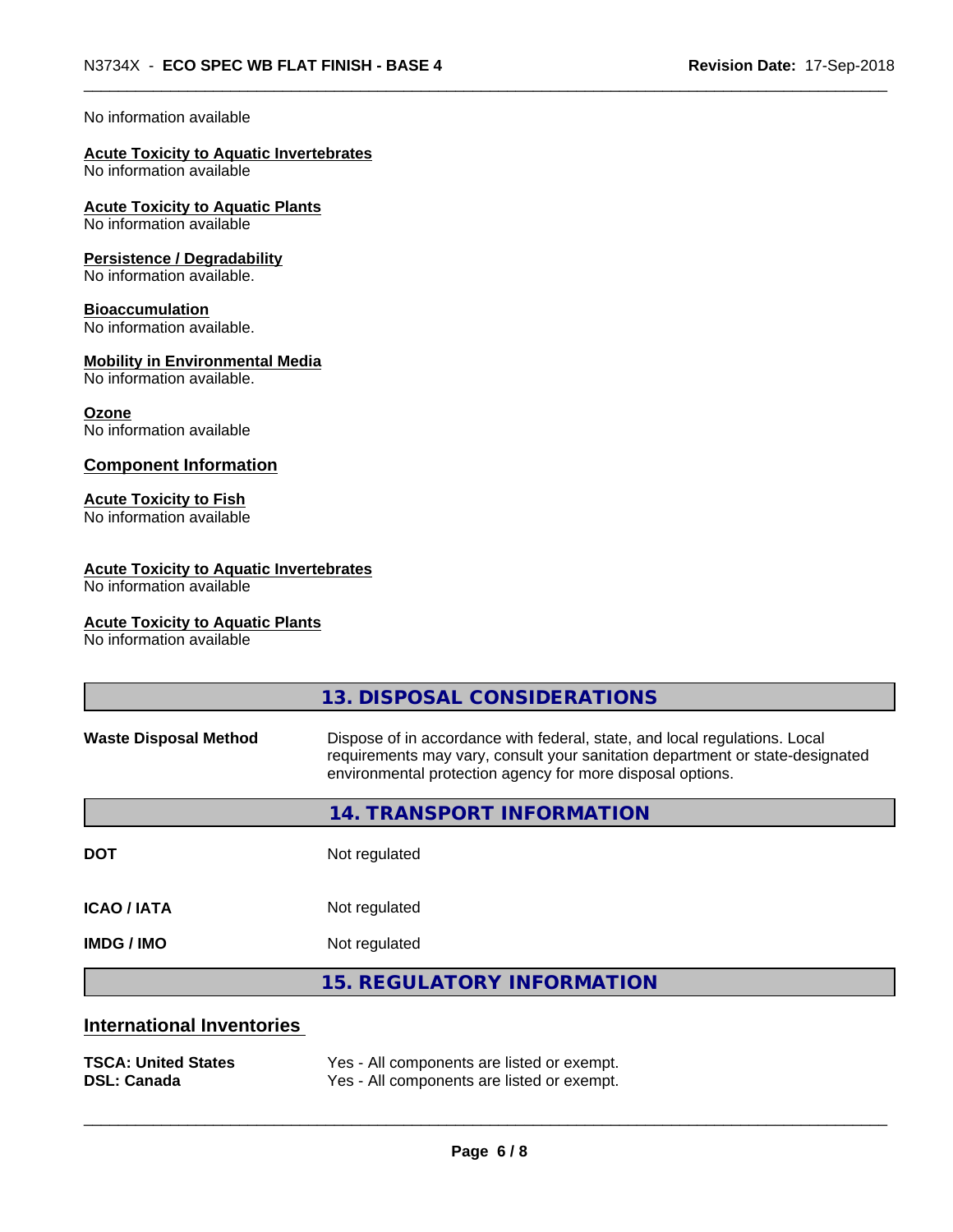# **Federal Regulations**

#### **SARA 311/312 hazardous categorization**

| Acute health hazard               | No. |  |
|-----------------------------------|-----|--|
| Chronic Health Hazard             | Nο  |  |
| Fire hazard                       | N٥  |  |
| Sudden release of pressure hazard | Nο  |  |
| Reactive Hazard                   | Nο  |  |

#### **SARA 313**

Section 313 of Title III of the Superfund Amendments and Reauthorization Act of 1986 (SARA). This product contains a chemical or chemicals which are subject to the reporting requirements of the Act and Title 40 of the Code of Federal Regulations, Part 372:

*None*

**Clean Air Act,Section 112 Hazardous Air Pollutants (HAPs) (see 40 CFR 61)**

This product contains the following HAPs:

*None*

# **US State Regulations**

### **California Proposition 65**

**AVIMARNING:** Cancer and Reproductive Harm– www.P65warnings.ca.gov

#### **State Right-to-Know**

| Chemic<br>----<br>. папе<br>$\sim$    | Ma<br>טוסטו<br>. | . הי<br>ימוח<br>.Je<br>-35 | vlvania |
|---------------------------------------|------------------|----------------------------|---------|
| , eartr<br>глатог<br>मता उत्त<br>UU5. |                  |                            |         |

#### **Legend**

X - Listed

**16. OTHER INFORMATION**

**HMIS** - **Health:** 1 **Flammability:** 0 **Reactivity:** 0 **PPE:** -

# **HMIS Legend**

- 0 Minimal Hazard
- 1 Slight Hazard
- 2 Moderate Hazard
- 3 Serious Hazard
- 4 Severe Hazard
- Chronic Hazard

X - Consult your supervisor or S.O.P. for "Special" handling instructions.

*Note: The PPE rating has intentionally been left blank. Choose appropriate PPE that will protect employees from the hazards the material will present under the actual normal conditions of use.*